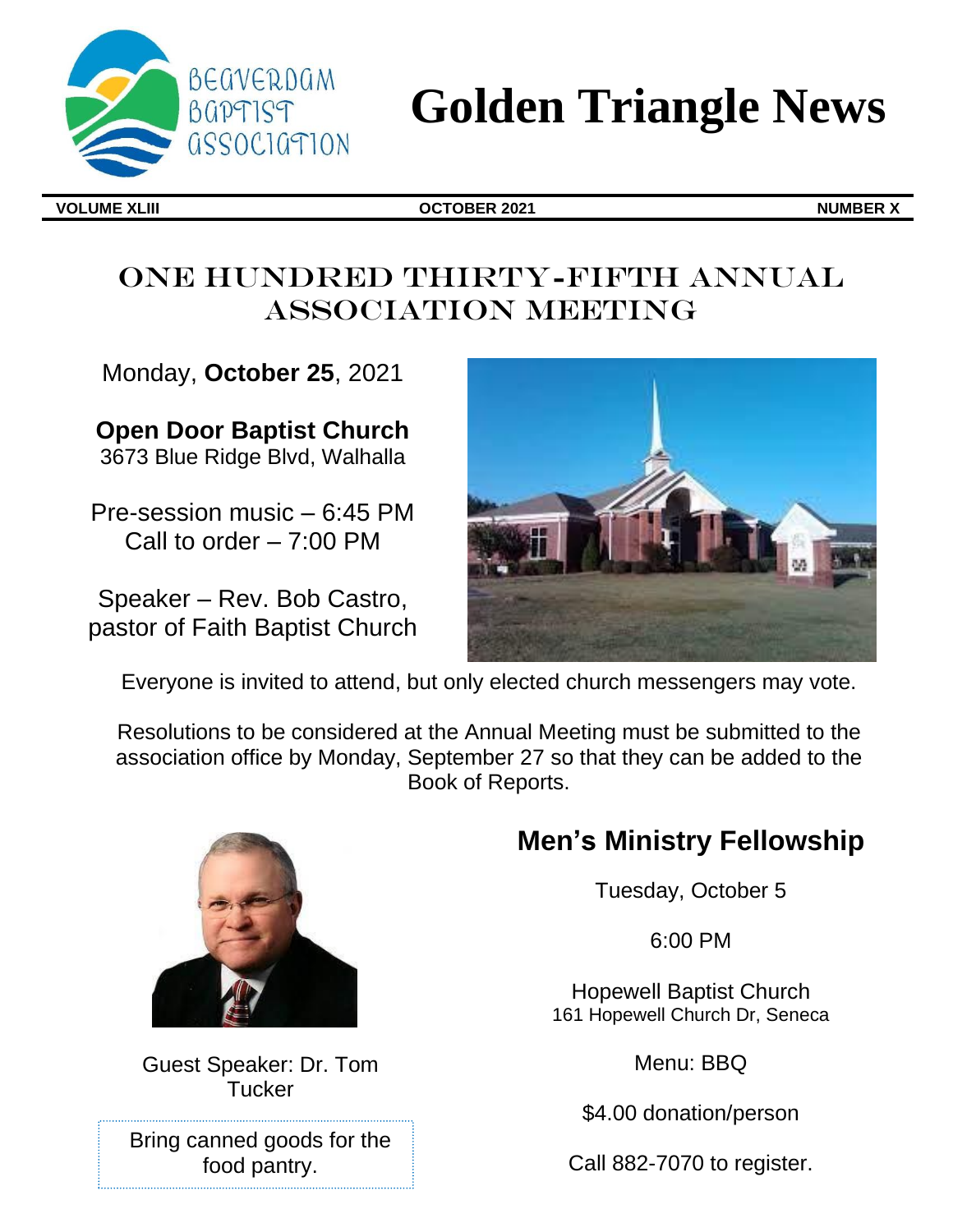### From the DOM,

Recently our association's Executive Committee and Stewardship Committee met in preparation for our upcoming fall meeting. Our 2021 Annual Meeting will be held on Monday, October 25 at Open Door Baptist Church. These are exciting days at the Beaverdam Baptist Association and there is much to celebrate such as our Revitalization/Replanting efforts and our new Pastors Cohort that launched last month.

One of the ongoing ministries that has been a wonderful blessing has been our partnership with Fortitude Counseling Center. Fortitude provides licensed, professional Christian counseling services to those referred by our pastors. Thus far BBA pastors have referred 65 people resulting in over 360 individual counseling sessions. As you know from our agreement with Fortitude, the association pays \$100 for each session. Since we entered into this agreement with Fortitude, the association has paid out over \$36,000 to provide counseling services for our member churches.

While we are thrilled that our association has been able to provide these counseling services, our Executive Committee and Stewardship Committee are concerned that the present counseling agreement is unsustainable. While we have spent over \$36,000 providing counseling services, the giving to the association continues to decrease. In fact, oddly enough, we are presently missing our budget by \$3000 per month, or \$36,000 for the year. While we have managed our income and expenses the increasing cost of providing the counseling services has greatly impacted us financially.

I have served as your Director of Missions for almost 12 years and I have never asked the member churches to consider increasing your financial support to the association. But I am now. The only way that we can continue providing this wonderful ministry is for our churches to increase their financial support to the association. I am asking each pastor and each church to prayerfully consider this request as you prepare your 2022 church budgets. A lot of exciting things are happening in the Beaverdam Baptist Association right now and we are beginning to make significant progress in several critically important areas. I want to ask you to please help us continue moving forward as an association and prayerfully consider increasing your financial support of the association.

Here for you,

*David* 

# Annual Church Profiles

#### Every BBA church is responsible for completing a profile.

| Who?<br>What? | Your church<br>Your report of vital information     |
|---------------|-----------------------------------------------------|
| When?         | October 19 (paper copies)<br>November 4 (Workspace) |
| Where?        | Online or hard copy                                 |

- Why? Because it is important...
	- To individual churches in collecting historical data
	- To pastoral candidates requesting information
	- To BBA when analyzing church health data/statistics
	- To SCBC when allocating resources

Questions? Call Emily at 882-7070

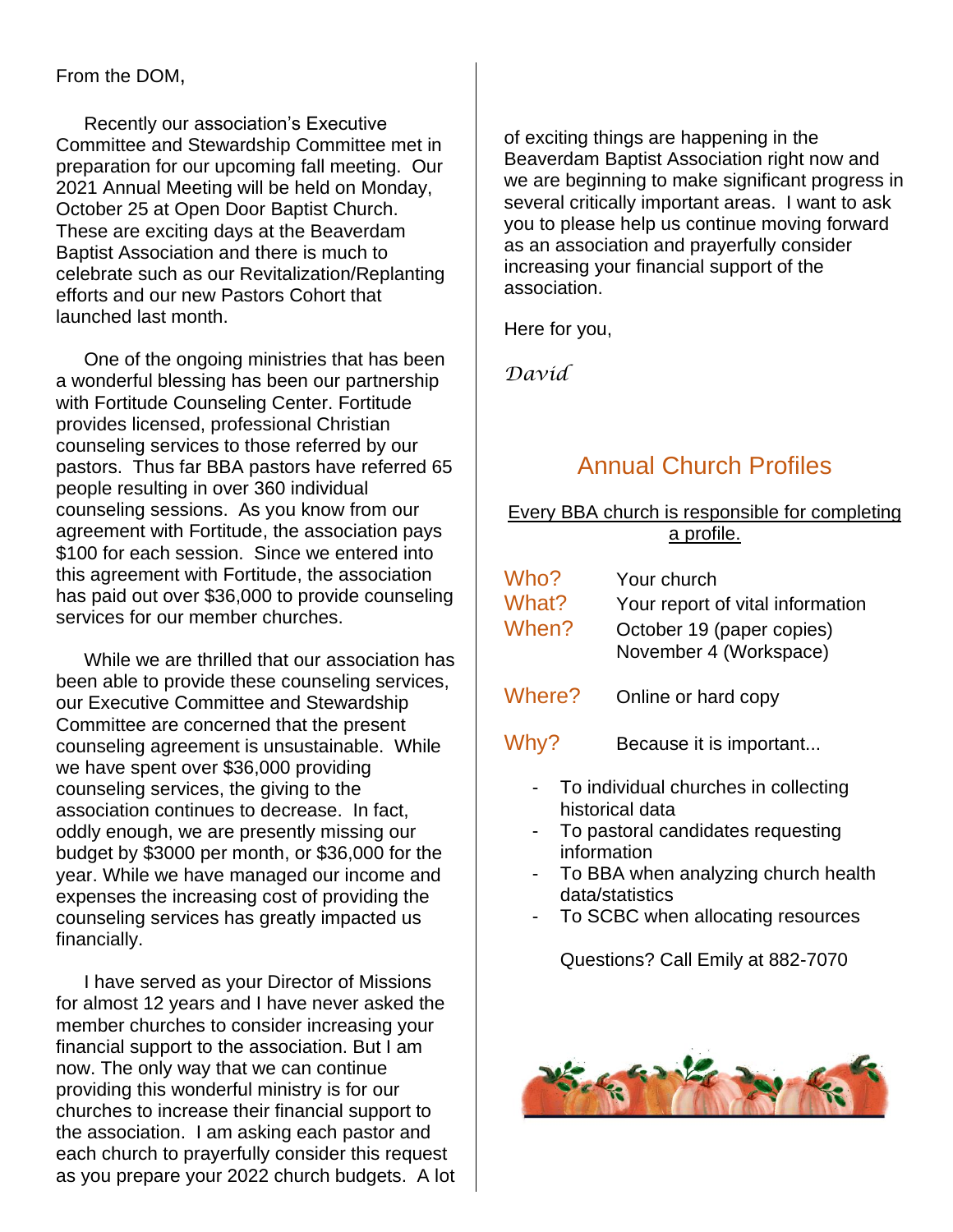## **Church Contributions**

|                                    | Aug 21             | Jan-Aug 21           |
|------------------------------------|--------------------|----------------------|
| Beaverdam                          | 177.83             | 1,548.01             |
| <b>Belmont</b>                     | 0.00               | 0.00                 |
| <b>Bethel</b>                      | 255.00             | 1,921.20             |
| Bethlehem                          | 0.00               | 0.00                 |
| Calvary                            | 59.02              | 604.74               |
| Chauga                             | 56.44              | 507.30               |
| Cheohee                            | 200.00             | 1,600.00             |
| Clearmont<br><b>College Street</b> | 225.00<br>0.00     | 2,770.38<br>6,381.50 |
| Coneross                           | 75.00              | 600.00               |
| Corinth - Seneca                   | 0.00               | 900.00               |
| Corinth - Westminster              | 0.00               | 1,500.00             |
| Cross Roads - Seneca               | 144.44             | 998.20               |
| Cross Roads - Westminster          | 100.00             | 800.00               |
| Damascus                           | 50.00              | 100.00               |
| Davis Creek                        | 0.00               | 0.00                 |
| Earle's Grove                      | 1,252.71           | 9,234.46             |
| Ebenezer<br>Faith                  | 1,000.00<br>0.00   | 3,000.00<br>521.19   |
| <b>Fants Grove</b>                 | 0.00               | 803.85               |
| Golden Corner                      | 0.00               | 1,500.00             |
| Heart Land                         | 85.00              | 876.00               |
| Hepsibah                           | 780.34             | 6,242.72             |
| <b>Holly Springs</b>               | 492.73             | 3,630.83             |
| Hopewell                           | 468.44             | 3,826.75             |
| Iglesia Bautista Bethel            | 0.00               | 0.00                 |
| <b>Little River</b>                | 0.00               | 0.00                 |
| Long Creek<br>Lydia                | 167.00             | 1,336.00             |
| Maranatha                          | 0.00<br>94.58      | 2,804.17<br>802.27   |
| Monte Vista                        | 25.00              | 200.00               |
| Mountain Rest                      | 776.58             | 5,606.97             |
| Mountain View                      | 100.00             | 800.00               |
| Mt. Freedom                        | 1,325.00           | 1,925.00             |
| Mt. Pleasant                       | 333.32             | 1,333.28             |
| Mt. Tabor                          | 226.39             | 1,551.36             |
| New Hope                           | 427.00             | 2,735.00             |
| Old Liberty                        | 270.06             | 1,859.86             |
| Open Door<br><b>Pleasant Grove</b> | 125.00<br>333.06   | 1,000.00<br>614.61   |
| Pleasant Hill                      | 100.00             | 800.00               |
| Pleasant Ridge                     | 500.00             | 4,000.00             |
| Poplar Springs                     | 566.37             | 4,622.53             |
| Puerta Abierta                     | 0.00               | 0.00                 |
| <b>Reedy Fork</b>                  | 345.52             | 2,393.28             |
| Retreat                            | 0.00               | 0.00                 |
| Return                             | 810.61             | 6,927.19             |
| Rock Hill<br>Rocky Knoll           | 0.00               | 0.00                 |
| Salem                              | 411.96<br>2,500.02 | 3,434.26<br>5,000.00 |
| Scenic Heights                     | 300.00             | 2,400.00             |
| Seneca                             | 1,355.00           | 10,350.13            |
| Shiloh                             | 0.00               | 0.00                 |
| Snow Creek                         | 0.00               | 1,382.96             |
| Souls Harbor                       | 145.00             | 1,160.00             |
| South Union                        | 147.24             | 1,427.03             |
| Utica                              | 1,296.51           | 11,582.97            |
| Walhalla                           | 0.00               | 450.00               |
| Welcome<br>West Union              | 194.38             | 1,251.68             |
| Westminster                        | 0.00<br>500.00     | 0.00<br>4,000.00     |
| Westminster First                  | 125.00             | 1,000.00             |
| <b>Wolf Stake</b>                  | 0.00               | 591.00               |
| Total                              | 18,922.55          | 135,208.68           |
| <b>Other Contributions</b>         |                    |                      |
| The Well                           |                    | 1,000.00             |
| La Roca                            |                    | 250.00               |
| Total Income                       | 18,922.55          | 136,458.68           |

### **Church News**

*Staff Needs:* 

**Maranatha** Baptist Church is seeking a Bi-Vocational Pastor to lead our church in Seneca, SC. Seneca, is in the rapidly growing, beautiful Oconee County of Upstate SC. The Pastor should be a man who desires to maintain unity within the church as well as build relationships within the community to grow the church's ministry according to God's will. The mission of Maranatha Baptist Church is to connect people to God, to each other, and our community. Qualifications: The Pastor will serve under the guidance of the Holy Spirit. Prior experience as a pastor is preferred but not required. A formal seminary degree is not required. Send resume to: Pastor@MaranathaSC.com

**Return** Baptist Church, Seneca, is seeking to fill two part-time positions, Student Minister and Children's Minister. Anyone interested should contact Pastor Bobby Holcombe at (864) 246- 8462.

**First Baptist Church** in **Westminster**, SC, is seeking a permanent part-time music minister. Anyone interested should contact the church office at 864- 647-2688.



**Worship Under the Stars** 



October 3

6:00 – 8:00 PM

Come join Corinth Church and Bethel Baptist Church for an evening of worship and praise.

Bring lawn chairs. Food trucks on site.

530 Old Clemson Hwy, Seneca

## **Free Piano**

**\_\_\_\_\_\_\_\_\_\_\_\_\_\_\_\_\_\_**

An older model, upright piano is free to anyone interested. For more information, contact Emily.

**\_\_\_\_\_\_\_\_\_\_\_\_\_\_\_\_\_\_**



The association sends Christian sympathy to Rev. Stacey Griffis and family on the passing of his brother, Stanley Dean Griffis.